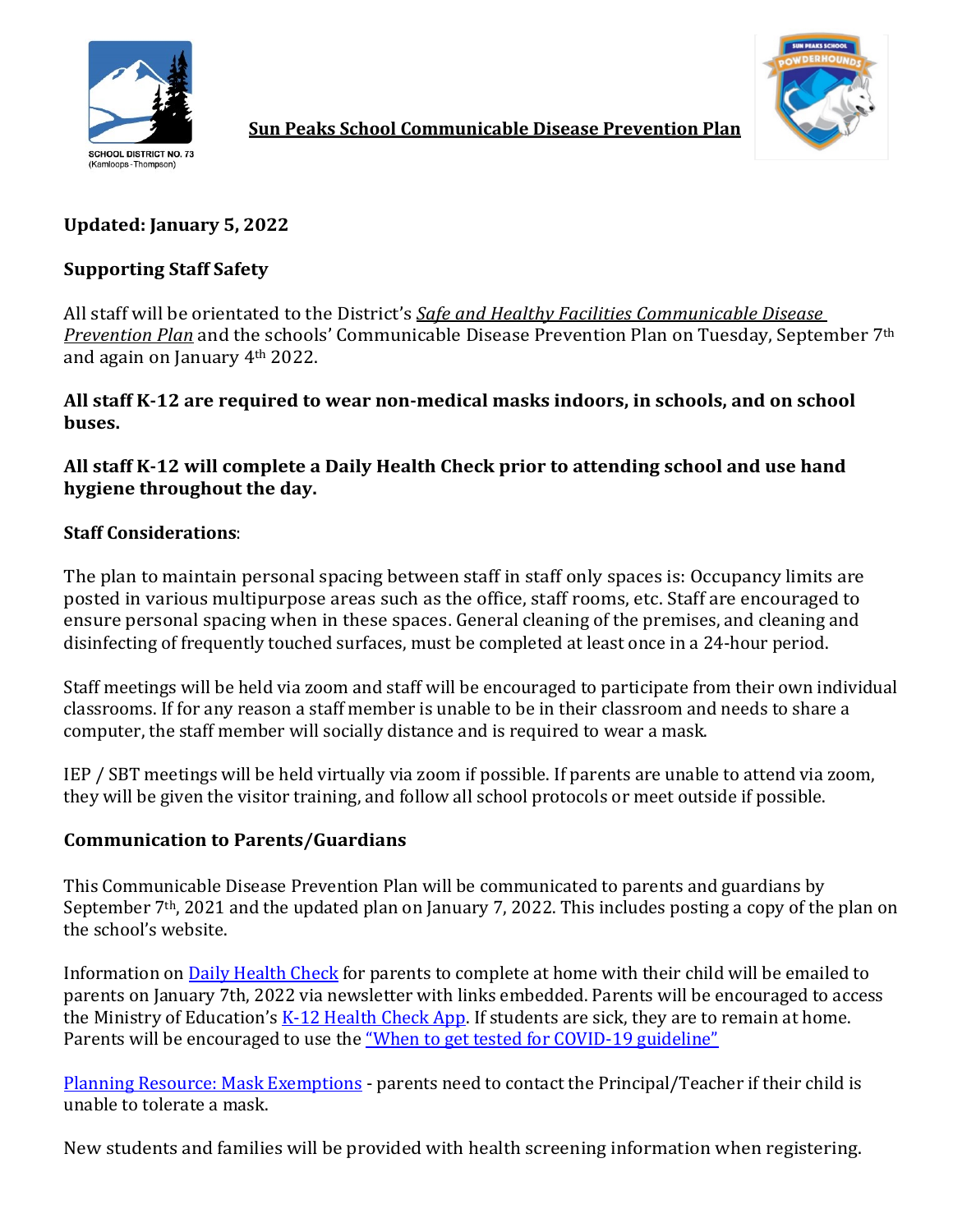## **Supporting Student Safety**

All students will be orientated to the appropriate sections of the District's *Safe and Healthy Facilities Communicable Disease Prevention Plan* and the schools' Communicable Disease Prevention Plan on Tuesday, September 7th and again on Jan 10th, 2022

## **Physical Distancing and Space**

Enhanced Measures (January 2022) – Maximize space between students and staff:

• Use available space to spread people out, both in learning environments and for gatherings and events, where possible.

• Implement strategies that prevent crowding at pick-up and drop-off times (Most elementary students ski up the platter and are distanced on route to and from school).

• Focus on entry and exit areas, and other places where people may gather or crowd (As we have three campuses for pick up and drop off and 6 buildings the crowding is reduced but all students are encouraged to take their time and spread out when entering and exiting our various buildings).

• Students are to spread out when entering and leaving the classrooms to provide a greater amount of space for everyone.

• Classroom teachers will support and manage flow of people in common areas, including around lockers, to minimize crowding and allow for ease of people passing through. Plans to be practiced with students starting January 10th, 2022.

## **All students in grades K-12 are required to wear a mask or face shield (in which case a mask should be worn in addition to the face shield) indoors, in schools and on school buses.**

Students who need a non-medical mask can get a mask from their classroom teacher. It is encouraged for students to bring extra masks from home to have in their backpacks in case masks are lost or misplaced.

The plan to ensure personal spacing of students, including considerations for entering and exiting the school, moving from classroom to classroom and to and from common spaces is: All teachers and students at Sun Peaks have their own classroom entrance and exit. The classrooms are on three different locations on the mountain and have three different physical locations for recess and lunch. Students at the primary campus in portables, one, two, and three are encouraged to wait their turn politely and distance while waiting to use the two washrooms located on the outside of the main portable one, as are students at the other two locations.

# **Hand Hygiene**

Hand washing practices will continue when students arrive at school and before they go home, before and after any break, before and after eating as well as before and after using shared equipment. Portable sinks and hand sanitizers will be available in any areas without sinks.

Students Should Wash Their Hands:

- When they arrive at school and before they go home.
- Before and after any break example, recess or lunch.
- Before and after eating and drinking excluding drinking at students' desk or locker.

• Before and after using an indoor learning space used by multiple classes with shared equipment (e.g. example gym, music room, science lab etc).

- After using the washroom.
- After sneezing or coughing into hands.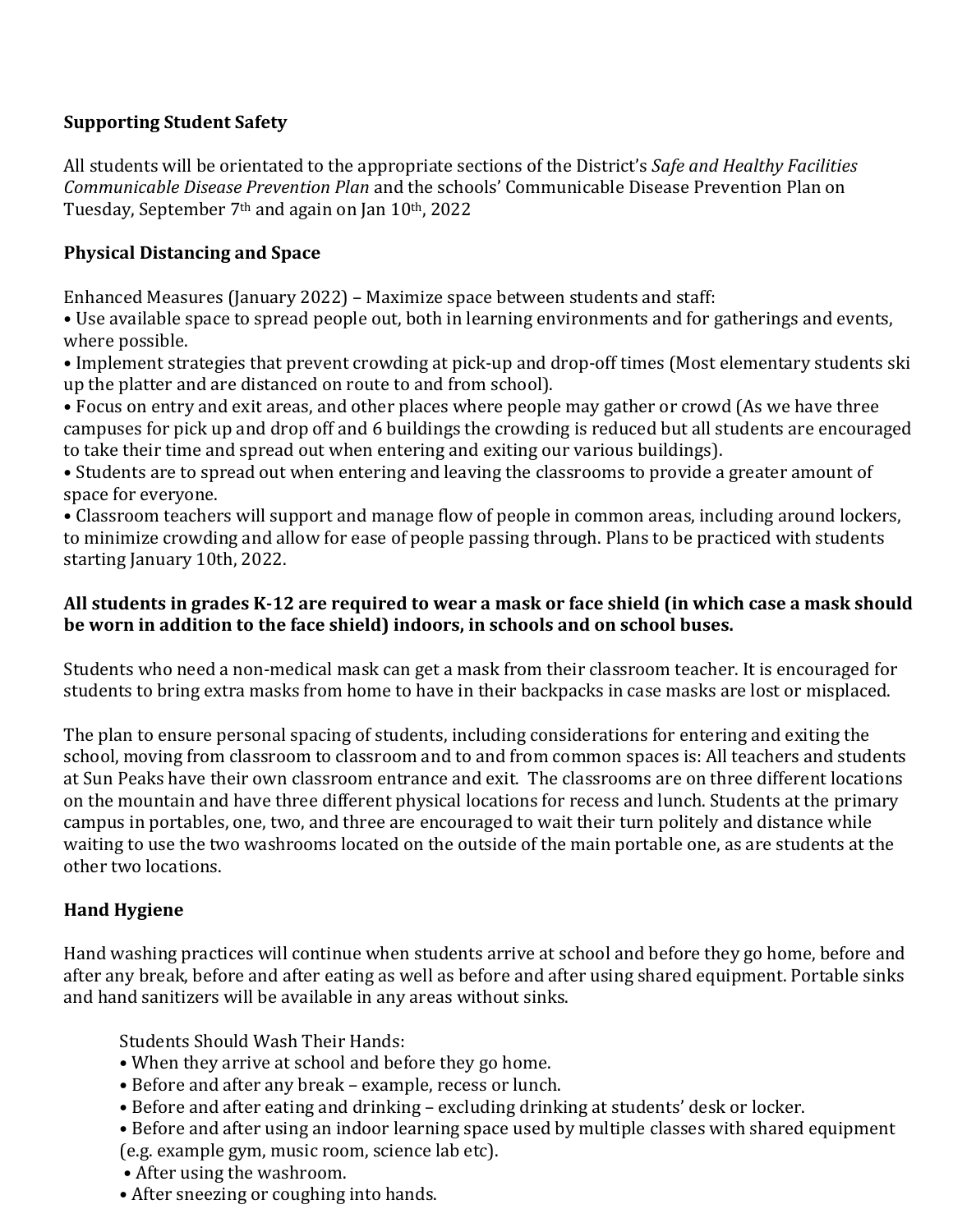• Whenever hands are visibility.

# **Lockers**

The plan for student locker/cubbies use is: Lockers and cubbies are able to be used in the various classrooms as they are separate for every classroom. Personal space will be encouraged to avoid crowding.

# **Visitors**

All visitors are required to complete a Daily Health Check prior to entering the school. At this time only essential visitors will be permitted into the school.

All visitors are required to wear non-medical masks indoors, in schools.

To further support student and staff safety, the procedure for visitors will be: All visitors will call/email ahead to set up an appointment with various school staff.

• All volunteers are required to participate in training prior to working with students and staff in schools. The process for this training will be: The safety orientation will be shared prior to visiting the school or will be reviewed in person with the principal on the first day of volunteering.

# **Student Transportation on Buses**

No students at Sun Peaks are transported to or from school by bus. When students are going on a field trip by bus, students will line up following teacher direction to ensure personal spacing. Nonmedical masks or face coverings should be put on before loading. All students in Kindergarten to grade 12 are required to wear non-medical masks or face coverings when they are on the bus.

# **Field Trips**

Enhanced Measures (January 2022)

At this time, field trips are still being contemplated and we are awaiting direction from the Medical Health Officer**.**

Sun Peaks staff will follow existing policies and procedures as well as the guidance in this document when booking a field trip.

Additional measures specific to field trips should be taken including:

• For transportation, including school bus transportation, public transit and carpooling, see guidance in the transportation section in this document.

• Schools must ensure that volunteers providing supervision are trained in, and strictly adhere to, required health and safety guidelines. This includes receiving a visitor orientation for communicable disease prevention.

• Alignment with relevant local, regional, provincial and federal public health recommendations and orders, including for international travel.

• All K-12 school activities, including field trips are excluded from proof of vaccination requirements. However, venue operators may have different operational practices in place, particularly in situations where other members of the public may be present at the same time (e.g. museums, fitness facilities or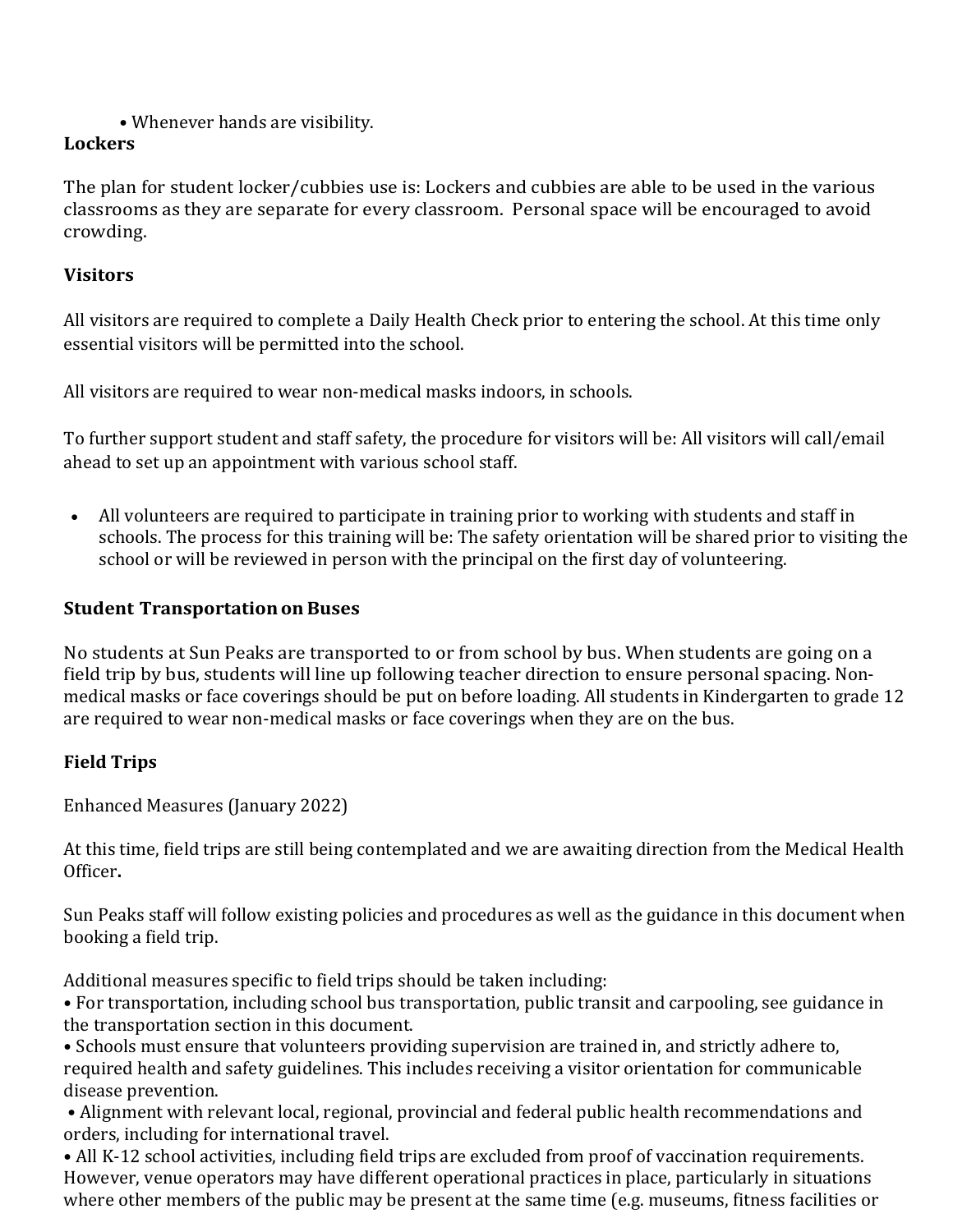restaurants).

• School staff are strongly encouraged to communicate with venue operators in advance of any proposed field trips, to confirm the venue's specific policies and procedures, and to not plan field trips to venues where students and staff may be asked to provide proof of vaccination**.**

#### **Food Services/Lunch**

Enhanced Measures (January 2022)

Food sharing is restricted. No homemade food items are to be brought into schools at this time.

Sun Peaks School will emphasize that food and beverages should not be shared.

If we choose to implement any school fundraisers involving the sale of food items they will be aligned with the Guidelines for Food and Beverage Sales in B.C. Schools.

#### **Bell Schedule (Elementary)**

The Bell schedule is very similar to last year, but please note lunch has been changed slightly.

| School Opens                 | 8:25                      |
|------------------------------|---------------------------|
| Classes begin                | 8:30                      |
| <b>Start of Recess Break</b> | 10:05                     |
| End of Recess                | 10:20                     |
| <b>Start of Lunch</b>        | $12:10$ (Kids play first) |
| Kids come in to eat          | 12:50                     |
| End of Lunch Break           | 1:10                      |
| End of Day                   | 3:34                      |
|                              |                           |

#### **Bell Schedule (Grade 8/9)**

| 8:25  |
|-------|
| 8:30  |
| 10:45 |
| 11:05 |
| 12:45 |
| 1:33  |
| 2:57  |
|       |

#### **School gatherings and Events**

Enhanced Measures (January 2022)

School gatherings and events are to be held virtually (e.g. assemblies, etc.); if they must be in-person, limit the number of people to no more than 50% operating capacity.

Staff-only gatherings are to be held virtually (e.g. staff meetings, professional development, etc.).

At this time, no spectators or audience members are allowed at any school events or gatherings. For spaces